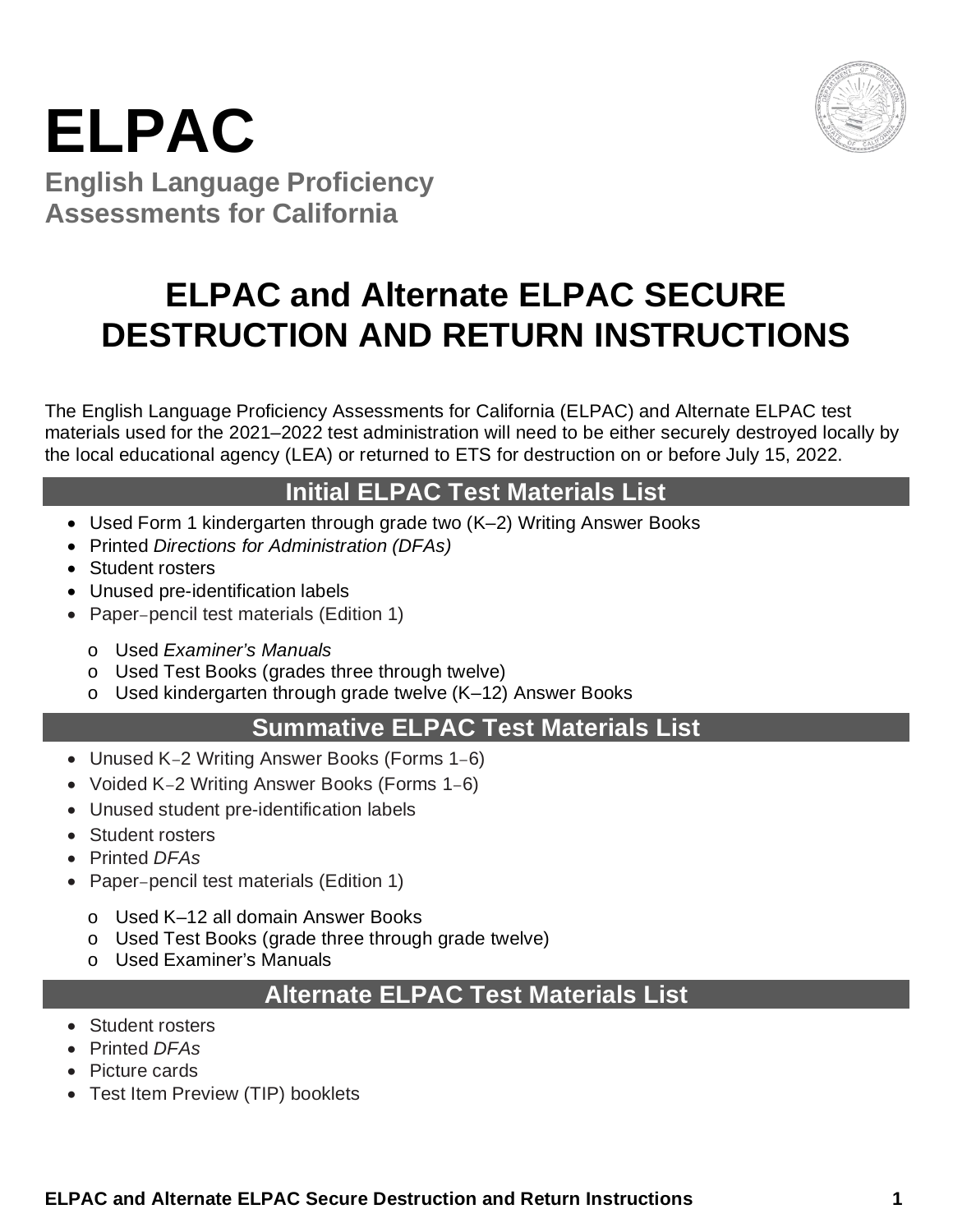LEAs have the option to do one of the following:

- **1.** Securely destroy the test materials locally
	- a. Provide confirmation of local destruction of all ELPAC and Alternate ELPAC test materials by completing the *[2021–22 ELPAC Materials Return or Destruction Certification](https://survey.alchemer.com/s3/6825864/2021-22-ELPAC-Materials-Return-or-Destruction-Certification)* form **no later than Friday, July 15, 2022.**

*or* 

- **2.** Return secure test materials to ETS for secure destruction via United Parcel Service (UPS)
	- a. Call UPS at 800-742-5877 to schedule a pickup.
	- b. **Do not** use any courier other than UPS.
	- c. Follow the directions for UPS shipping label creation. **Do not** photocopy UPS labels.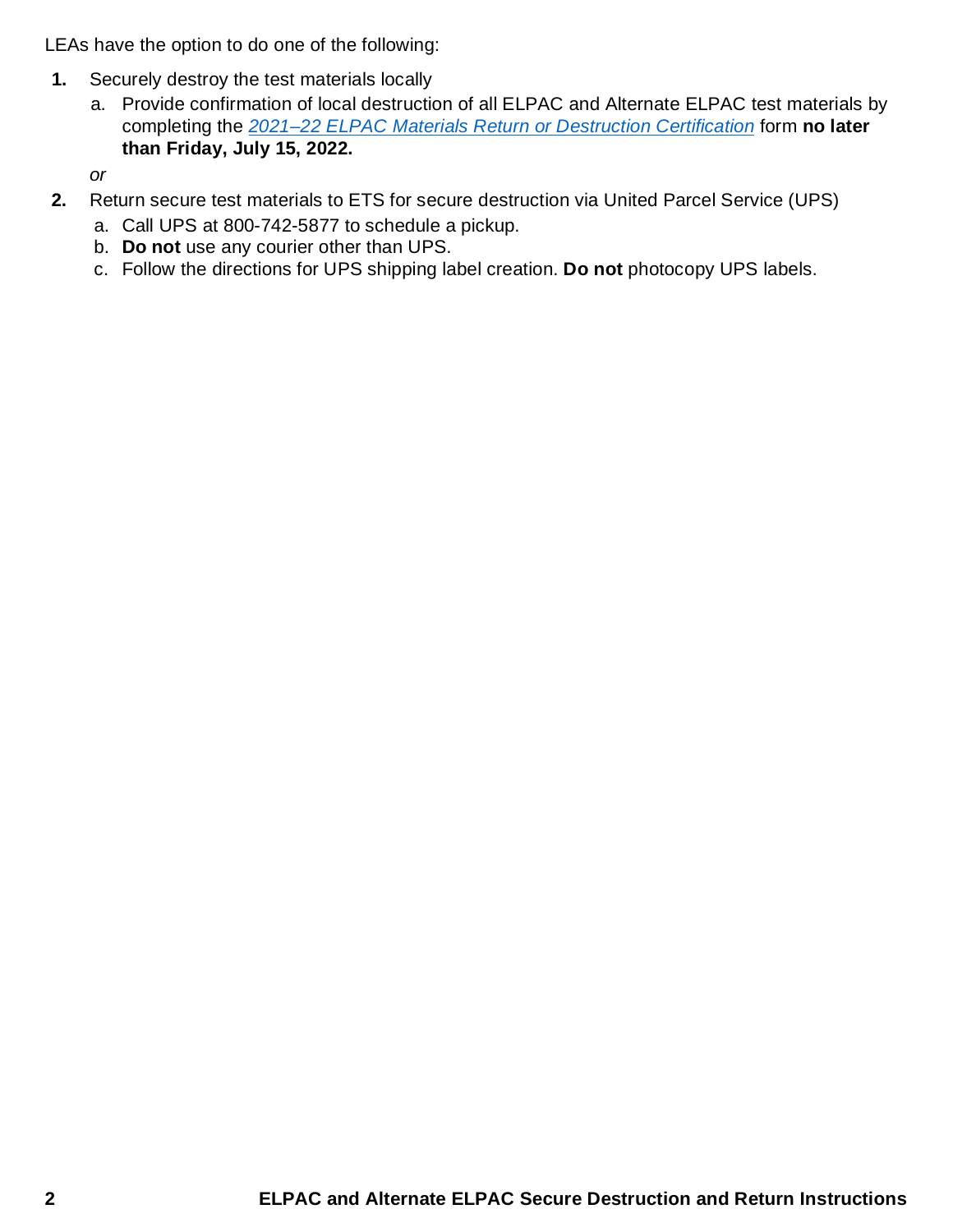## **LEA ELPAC Coordinator Instructions How to Create UPS Shipping Labels**

- **1.** Open a web browser window on the computer and type **[https://row.ups.com](https://row.ups.com/)** in the address bar.
- **2.** Enter **etsnj\_elpac** in the *Company Alias* field.
- **3.** Enter **elpac** in the *Login ID* field (case sensitive).
- **4.** Enter **elpac** in the *Password* field (case sensitive).
- **5.** Select the [**Continue**] button.

|                                                | <b>UPS Complete View Returns</b>                                                                                                      |                                                                                                 |
|------------------------------------------------|---------------------------------------------------------------------------------------------------------------------------------------|-------------------------------------------------------------------------------------------------|
| <b>Cookie Disclosure</b><br>н<br>> Learn more. |                                                                                                                                       | This website uses cookies. By continuing to use the website, you consent to the use of cookies. |
|                                                | User Log In<br><b>Login Page</b><br>Company Alias *<br>etsnj_elpac<br>Login ID <sup>+</sup><br>elpac<br>Password *<br><br>Remember Me | Continue                                                                                        |

**6.** Once on the *Shipping Information* screen, enter the LEA's county/district/school (CDS) code in the *Test Center Number* field and select the [Search] blue-arrow [ $\frac{1}{2}$ ] icon to the right of the field. The LEA address information will populate the other fields. Review the address information for the LEA. If the CDS code is not found or there are issues with the address, please contact the assigned LEA [Success Agent](https://ca-toms-help.ets.org/contact/lea-success-agents/) for assistance.

| Test Center Number       | ftems Returning    |                                       |
|--------------------------|--------------------|---------------------------------------|
| 01611190000000           | Please Select<br>Ð | Package 1<br>۷.<br>Number Of Packages |
| <b>Test Center Name</b>  |                    | 1                                     |
| Alameda Unified          |                    |                                       |
| <b>Contact Name</b>      |                    |                                       |
| Address <sup>*</sup>     |                    |                                       |
| 2060 Challenger Drive    |                    |                                       |
| Address Line 2           |                    |                                       |
| City *                   |                    |                                       |
| Alameda                  |                    |                                       |
| State *                  |                    |                                       |
| California               | $\blacksquare$     |                                       |
| Postal Code <sup>*</sup> |                    |                                       |
| 94501                    |                    |                                       |
| Phone Number             |                    |                                       |
|                          |                    |                                       |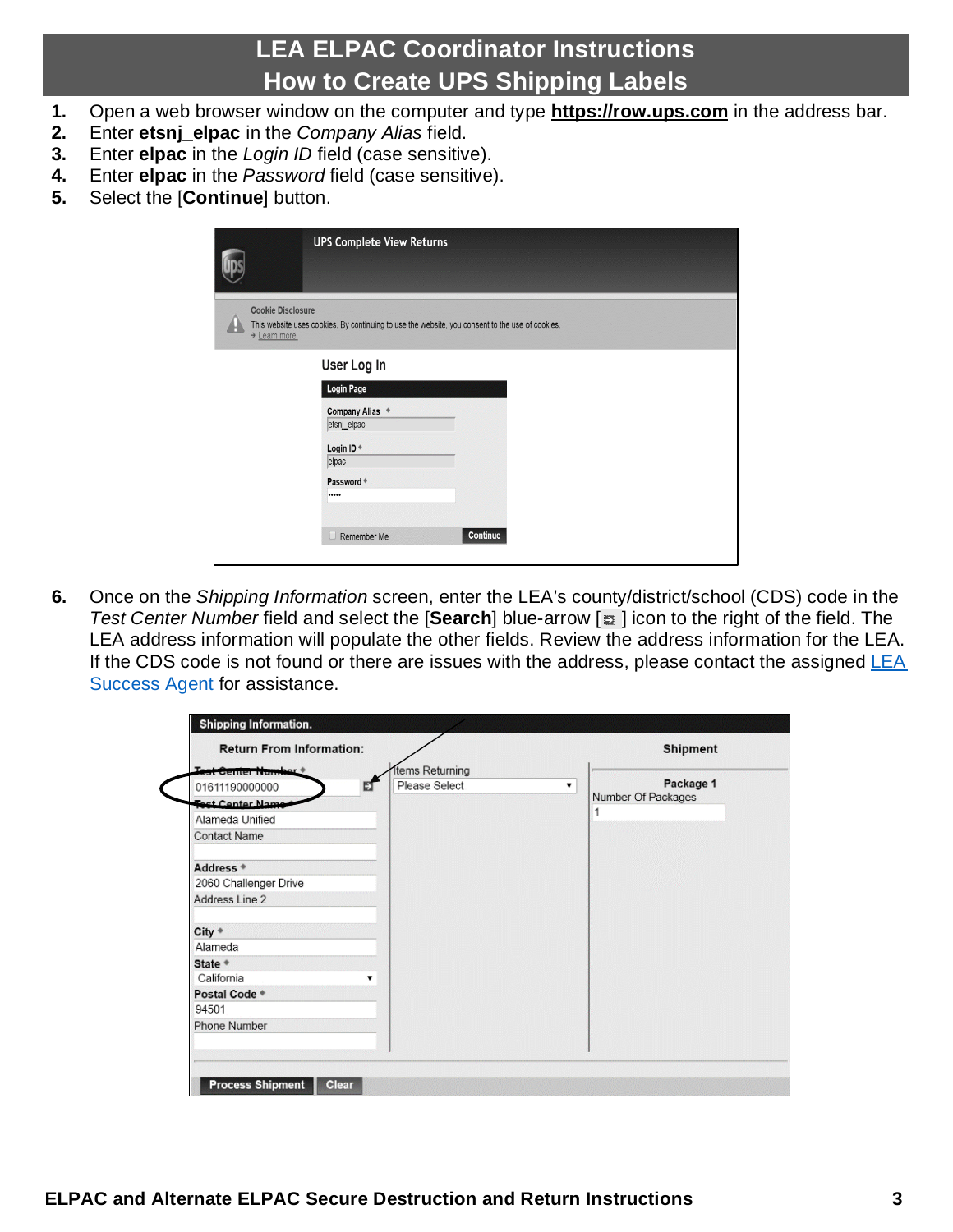### **LEA ELPAC Coordinator Instructions How to Create UPS Shipping Labels (continued)**

- **7.** Select the type of item that is being returned from the *Items Returning* drop-down list in the center column:
	- a. Select the *Non-Scoreable* option for returning test materials to be destroyed.

| <b>Return From Information:</b> |   |                      | <b>Shipment</b>                      |  |
|---------------------------------|---|----------------------|--------------------------------------|--|
| Test Center Number *            |   | Items Returning      |                                      |  |
| 01611190000000                  | Ð | Please Select        | Package 1<br>▼<br>Number Of Packages |  |
| Test Center Name *              |   | <b>Please Select</b> | 1                                    |  |
| Alameda Unified                 |   |                      |                                      |  |
| <b>Contact Name</b>             |   | Non-Scoreable        |                                      |  |
|                                 |   | Scoreable            |                                      |  |
| Address *                       |   |                      |                                      |  |
| 2060 Challenger Drive           |   |                      |                                      |  |
| Address Line 2                  |   |                      |                                      |  |
| $City *$                        |   |                      |                                      |  |
| Alameda                         |   |                      |                                      |  |
| State *                         |   |                      |                                      |  |
| California                      | ▼ |                      |                                      |  |
| Postal Code <sup>*</sup>        |   |                      |                                      |  |
| 94501                           |   |                      |                                      |  |
| Phone Number                    |   |                      |                                      |  |

**8.** If the LEA has multiple boxes, the total box count can be entered in the *Number Of Packages* field. This will allow unique shipping labels to be printed for each box available. If only one box is being returned, please enter "1" in this field to generate a single return label.

**Note:** When returning multiple boxes, **do not** copy one label for use on all of the boxes. This will interfere with UPS's ability to move the boxes within its network and will ultimately delay the shipments. Unique shipping labels **must** be created for each box.

| <b>Return From Information:</b> |   |                                               | <b>Shipment</b>    |
|---------------------------------|---|-----------------------------------------------|--------------------|
| Test Center Number *            |   | Items Returning                               |                    |
| 01611190000000                  | ٠ | IAOP Non-Scoreable<br>v                       |                    |
| Test Center Name +              |   | <b>Please Select</b>                          | Deskage 1          |
| Alameda Unified                 |   | <b>IAOP Non-Scoreable</b>                     | Number Of Packages |
| <b>Contact Name</b>             |   | <b>IAOP</b> Scoreable<br>SAOP - Non-Scoreable |                    |
| LAURA LINO                      |   | SAOP - Scoreable                              |                    |
| Address *                       |   |                                               |                    |
| Laura Lino                      |   |                                               |                    |
| Address Line 2                  |   |                                               |                    |
| 1106 College Avenue             |   |                                               |                    |
| City *                          |   |                                               |                    |
| Alameda                         |   |                                               |                    |
| State +                         |   |                                               |                    |
| California                      | v |                                               |                    |
| Postal Code <sup>+</sup>        |   |                                               |                    |
| 94501                           |   |                                               |                    |
|                                 |   |                                               |                    |
|                                 |   |                                               |                    |
| Phone Number                    |   |                                               |                    |

**9.** Select the [**Process Shipment**] button at the bottom-left corner of the screen.